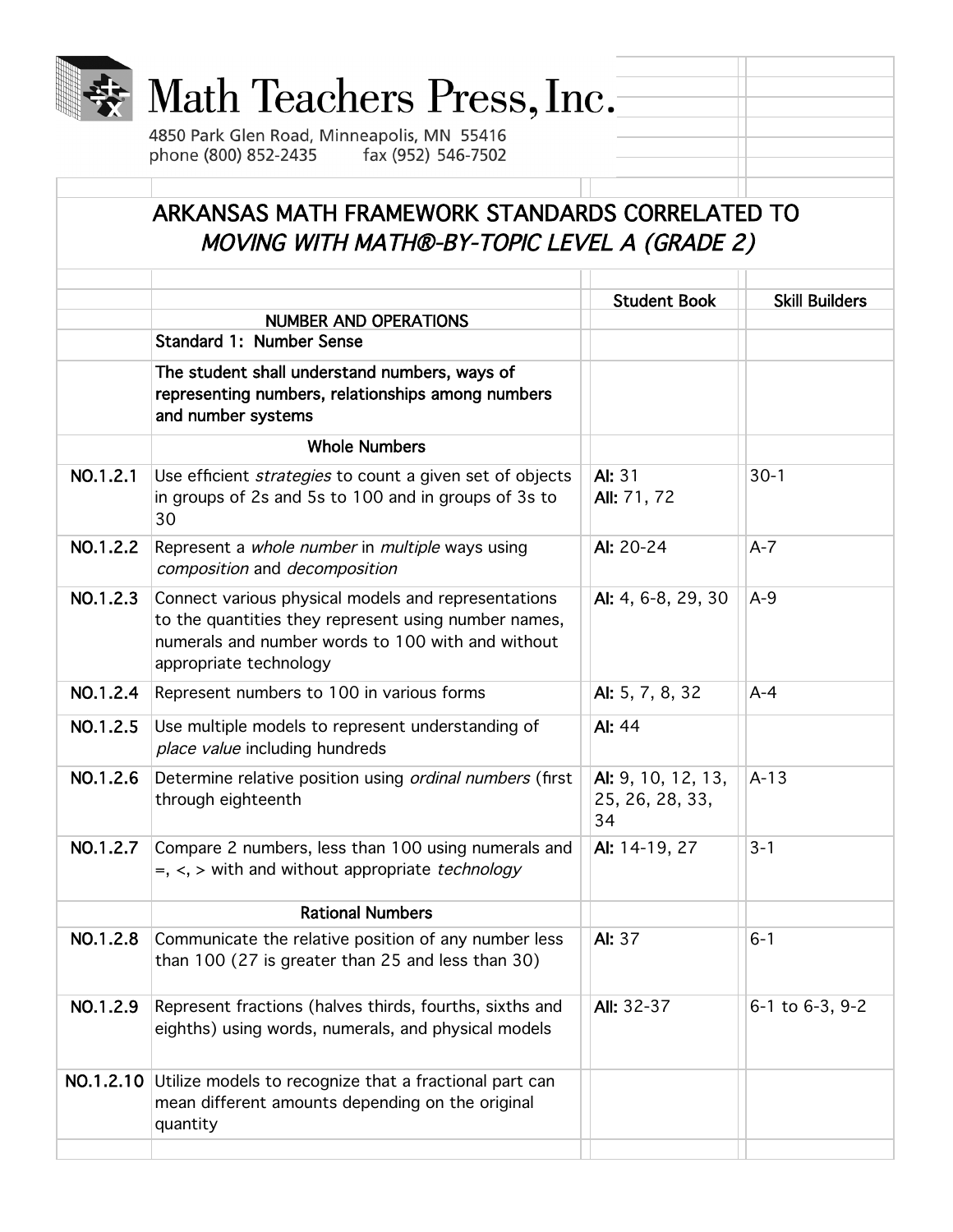|           |                                                                                                                                                       | <b>Student Book</b> | <b>Skill Builders</b> |
|-----------|-------------------------------------------------------------------------------------------------------------------------------------------------------|---------------------|-----------------------|
|           | <b>Standard 2: Properties of Number Operations</b>                                                                                                    |                     |                       |
|           | Students shall understand meanings of operations and<br>how they relate to one another                                                                |                     |                       |
|           | Number Theory                                                                                                                                         |                     |                       |
| NO.2.2.1  | Count on (forward) and back (backward) on a number<br>line and a 100's chart starting at any whole number up<br>to 100                                | AI: 35, 36          | $6-2, 6-3$            |
| NO.2.2.2  | Model and use the commutative property for addition                                                                                                   | <b>All: 4</b>       | $A-18$                |
| NO.2.2.3  | Develop an understanding of the <i>associative property</i><br>of addition using objects                                                              | <b>All: 5</b>       |                       |
| NO.2.2.4  | Apply number theory                                                                                                                                   | <b>EMILY HELP!</b>  |                       |
| $\bullet$ | determine if a two-digit number is odd or even                                                                                                        |                     |                       |
| $\bullet$ | use the terms sum, addends, and difference in an<br>appropriate context $(2 + 3 = 5, 2, 3)$ and 3 are <i>addends</i> ; 5<br>is a sum)                 |                     |                       |
|           | <b>Whole Number Operations</b>                                                                                                                        |                     |                       |
| NO.2.2.5  | Demonstrate various meaning of addition and<br>subtraction                                                                                            | <b>All: 24-27</b>   | $18-1$                |
| NO.2.2.6  | Demonstrate various addition and subtraction<br>relationships (property) to solve problems in <i>contextual</i><br>situations involving whole numbers | <b>All: 66</b>      | $A-27$                |
| NO.2.2.7  | Model, represent and explain division as sharing equally<br>and repeated subtraction in contextual situations                                         | <b>All: 74</b>      | $A-31$                |
|           | <b>Standard 3: Numerical Operations and Estimation</b>                                                                                                |                     |                       |
|           |                                                                                                                                                       |                     |                       |
|           | Students shall compute fluently and make reasonable<br>estimates                                                                                      |                     |                       |
|           | <b>Computational Fluency-Addition and Subtraction</b>                                                                                                 |                     |                       |
| NO.3.2.1  | Develop strategies for basic addition facts                                                                                                           | <b>EMILY HELP!</b>  | <b>EMILY HELP!</b>    |
| $\bullet$ | counting all                                                                                                                                          |                     |                       |
|           | counting on                                                                                                                                           |                     |                       |
| ٠         | one more, two more                                                                                                                                    |                     |                       |
|           | doubles                                                                                                                                               |                     |                       |
|           | doubles plus one or minus one                                                                                                                         |                     |                       |
|           | make ten                                                                                                                                              |                     |                       |
|           | using ten frames                                                                                                                                      |                     |                       |
|           | Identity Property (add zero)                                                                                                                          |                     |                       |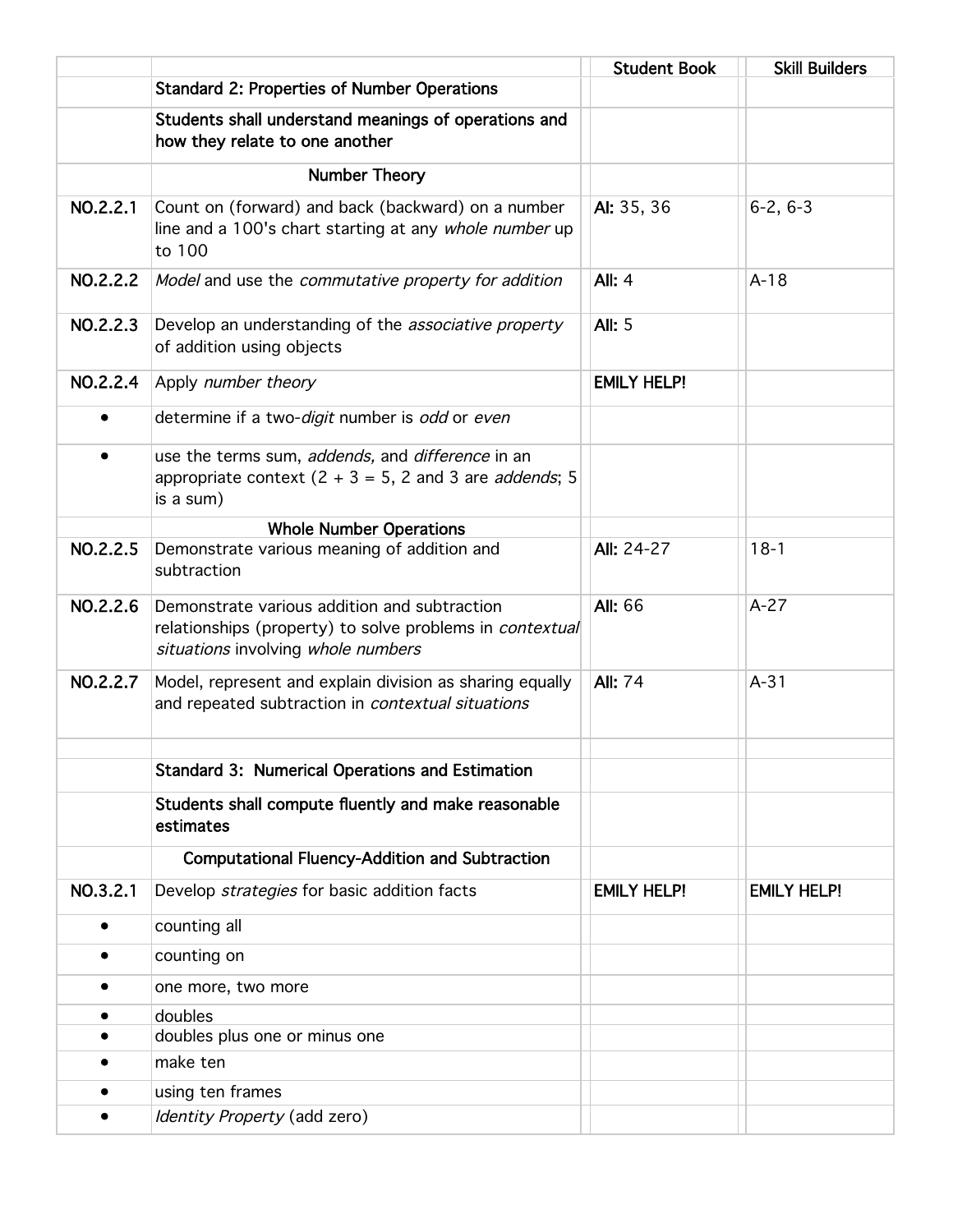|           |                                                                                                                                                        | <b>Student Book</b>  | <b>Skill Builders</b> |
|-----------|--------------------------------------------------------------------------------------------------------------------------------------------------------|----------------------|-----------------------|
| NO.3.2.2  | Demonstrate multiple strategies for adding or<br>subtracting two-digit whole numbers                                                                   | <b>EMILY HELP!!!</b> | <b>EMILY HELP!</b>    |
| $\bullet$ | <b>Compatible Numbers</b>                                                                                                                              |                      |                       |
| ٠         | compensatory numbers                                                                                                                                   |                      |                       |
| $\bullet$ | informal use of commutative and associative properties<br>of addition                                                                                  |                      |                       |
| NO.3.2.3  | Demonstrate computational fluency (accuracy,<br>efficiency and flexibility) in addition facts with addends<br>through 9 and corresponding subtractions | All: 11, 13          | $16-1, 16-3$          |
|           | <b>Application of Computation</b>                                                                                                                      |                      |                       |
| NO.3.2.4  | Solve problems using a variety of methods and tools                                                                                                    | <b>All: 44</b>       | 22-1 to 22-3          |
|           | <b>Estimation</b>                                                                                                                                      |                      |                       |
| NO.3.2.5  | Use estimation strategies to solve addition and<br>subtraction problems and judge the reasonableness of<br>the answer.                                 | <b>All: 69</b>       | $26 - 5$              |
|           | <b>ALGEBRA</b>                                                                                                                                         |                      |                       |
|           | <b>Standard 4: Patterns, Relations and Functions</b>                                                                                                   |                      |                       |
|           | Students shall recognize, describe and develop<br>patterns, relations and functions                                                                    |                      |                       |
|           | Sort and Classify                                                                                                                                      |                      |                       |
| A.4.2.1   | Sort, classify, and label objects by three or more<br>attributes in more than one way                                                                  | <b>All: 21</b>       | $A-11$                |
|           | Recognize, Describe and Develop Patterns                                                                                                               |                      |                       |
| A.4.2.2   | Describe repeating and growing patterns in the<br>environment                                                                                          | AI: 77               | $49 - 3$              |
| A.4.2.3   | Use patterns to count forward and backward when<br>given a number less than or equal to 100                                                            | AI: 50, 51           | $9-1, 9-5$            |
| A.4.2.4   | Identify, describe and extend <i>skip counting patterns</i><br>from any given number                                                                   | <b>All: 71</b>       | $A-14$                |
| A.4.2.5   | Identify a number that is more or less than any whole<br>number less than 100 using multiples of ten                                                   | <b>All: 41</b>       | $21 - 1$              |
| A.4.2.6   | Recognize, describe, extend, and create repeating and<br>growing <i>patterns</i> using a wide variety of materials to<br>solve problems                | <b>All: 75</b>       | $31 - 1$              |
|           | <b>Standard 5: Algebraic Representations</b>                                                                                                           |                      |                       |
|           | Students shall represent and analyze mathematical<br>situations and structures using algebraic symbols                                                 |                      |                       |
|           | <b>Expressions, Equations and Inequalities</b>                                                                                                         |                      |                       |
|           |                                                                                                                                                        |                      |                       |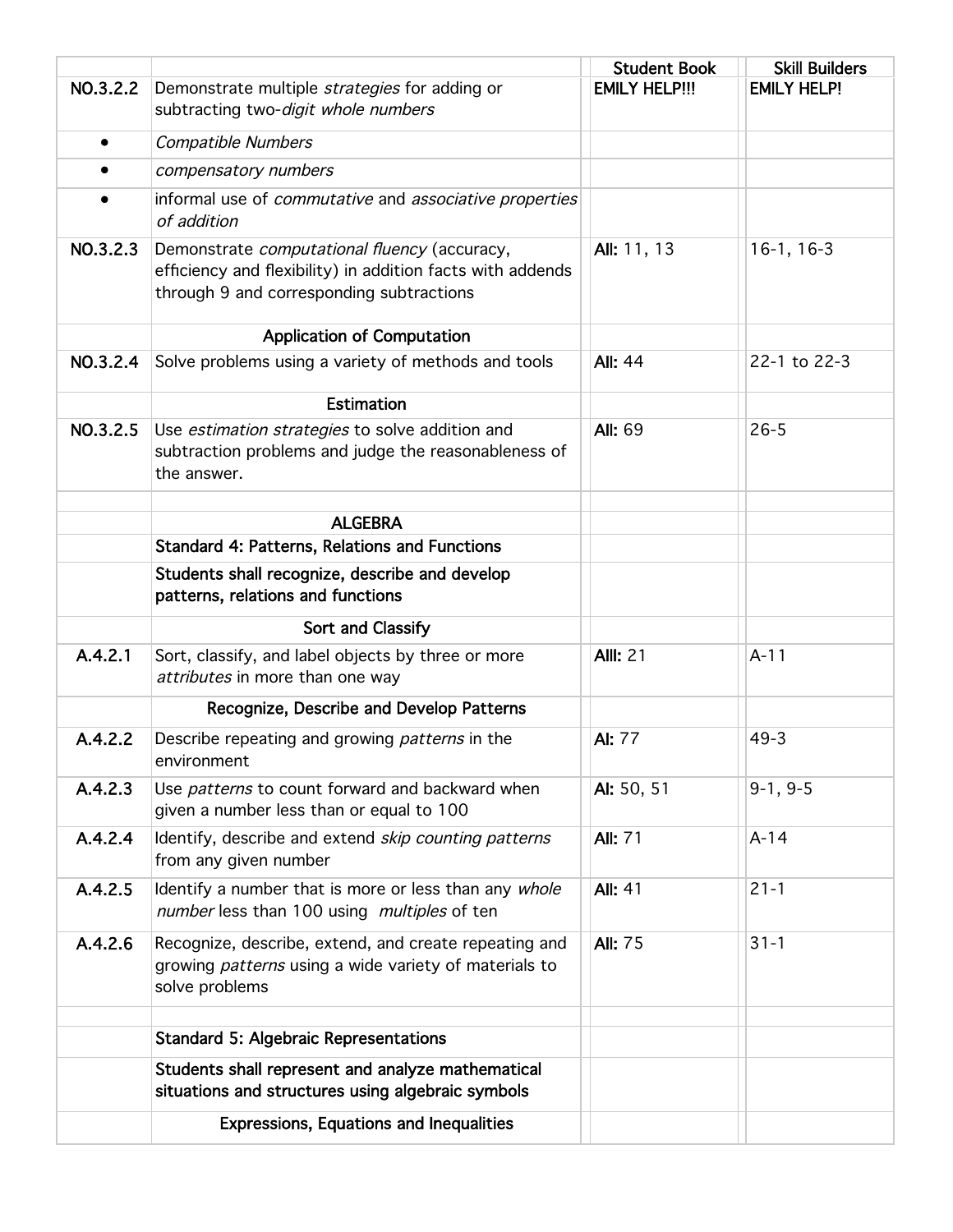|         |                                                           | <b>Student Book</b> | <b>Skill Builders</b> |
|---------|-----------------------------------------------------------|---------------------|-----------------------|
| A.5.2.1 | Select and/or write number sentences to find the          |                     |                       |
|         | unknown in problem-solving contexts involving two-        |                     |                       |
|         | digit addition and subtraction using appropriate labels   |                     |                       |
| A.5.2.2 | Express mathematical relationships using equalities and   |                     |                       |
|         | inequalities $(\ge, \le, =, \neq)$                        |                     |                       |
| A.5.2.3 | Recognize that symbols in an addition or subtraction      |                     |                       |
|         | equation, represent a missing value that will make the    |                     |                       |
|         | statement true                                            |                     |                       |
|         | <b>Standard 6: Algebraic Models</b>                       |                     |                       |
|         | Students shall develop and apply mathematical models      |                     |                       |
|         | to represent and understand quantitative relationships    |                     |                       |
|         | <b>Algebraic Models and Relationships</b>                 |                     |                       |
| A.6.2.1 | Use a chart or table to organize information and to       | <b>All: 72</b>      |                       |
|         | understand relationships                                  |                     |                       |
|         | <b>Standard 7: Analysis of Change</b>                     |                     |                       |
|         | Students shall analyze change in various contexts         |                     |                       |
|         | Analyze Change                                            |                     |                       |
| A.7.2.1 | Interpret and compare quantitative change                 |                     |                       |
|         | <b>GEOMETRY</b>                                           |                     |                       |
|         |                                                           |                     |                       |
|         | <b>Standard 8: Geometric Properties</b>                   |                     |                       |
|         | Students shall analyze characteristics and properties of  |                     |                       |
|         | 2 and 3 dimensional geometric shapes and develop          |                     |                       |
|         | mathematical arguments about geometric relationships      |                     |                       |
|         | <b>Characteristics and Properties-Three Dimensional</b>   |                     |                       |
| G.8.2.1 | Identify, name, sort and describe three-dimensional       |                     |                       |
|         | solids (cube, sphere, rectangular prism, cone, and        |                     |                       |
|         | cylinder) according to the shapes of faces                |                     |                       |
|         |                                                           |                     |                       |
|         | <b>Characteristics and Properties- Two Dimensional</b>    |                     |                       |
| G.8.2.3 | Identify, classify and describe two-dimensional           | All: 12-21          | 37-1, 38-1, 39-1,     |
|         | geometric figures (rectangle [including square], triangle |                     | $40-1$                |
|         | and circle) using concrete objects drawings, and          |                     |                       |
|         | computer graphics                                         |                     |                       |
|         | <b>Standard 9: Transformation of Shapes</b>               |                     |                       |
|         | Students shall apply transformations and the use of       |                     |                       |
|         | symmetry to analyze mathematical situations               |                     |                       |
|         |                                                           |                     |                       |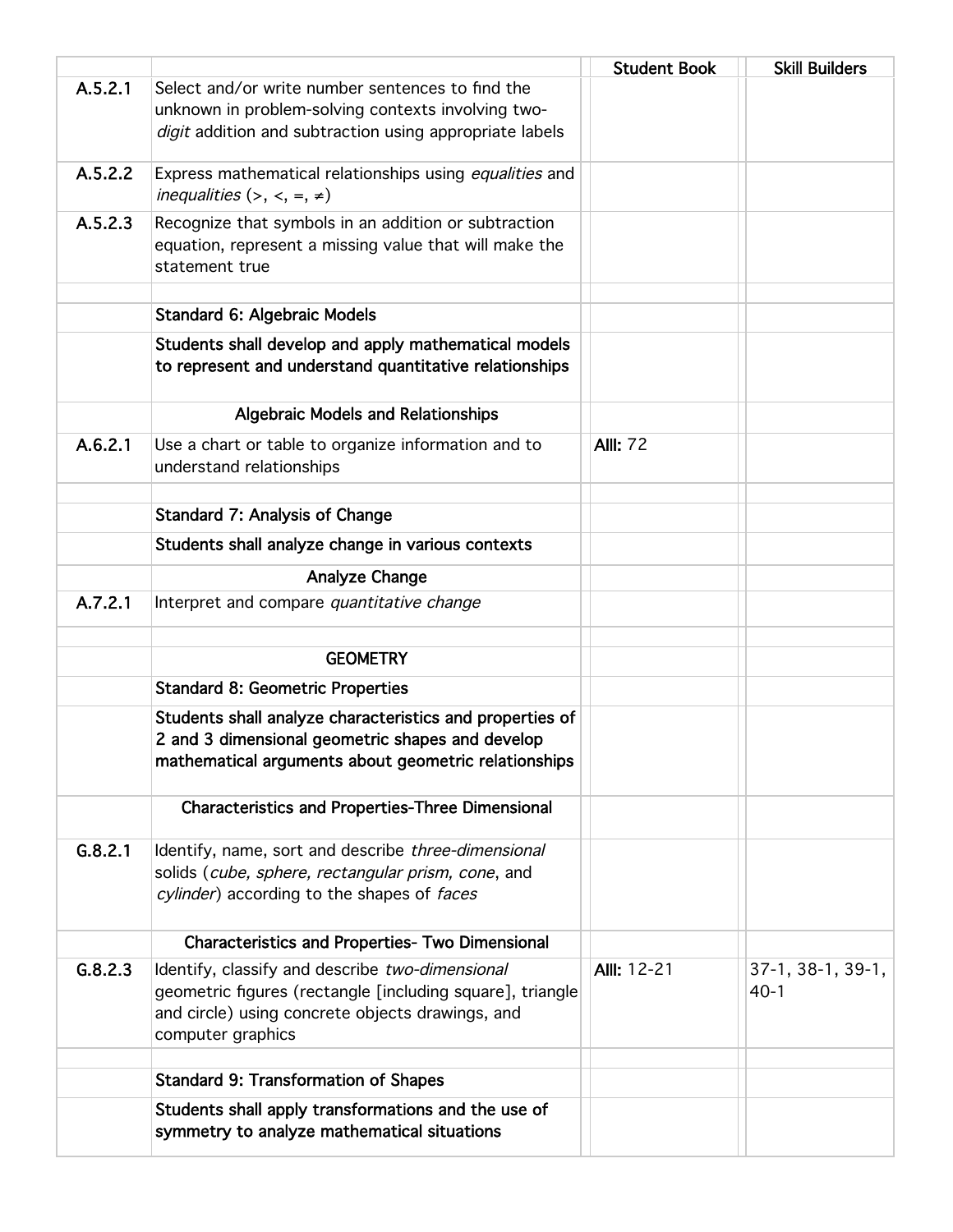|          |                                                                                                                                        | <b>Student Book</b> | <b>Skill Builders</b> |
|----------|----------------------------------------------------------------------------------------------------------------------------------------|---------------------|-----------------------|
|          | <b>Symmetry and Transformations</b>                                                                                                    |                     |                       |
| G.9.2.1  | Use lines of symmetry to demonstrate and describe<br>congruent figures within a two-dimensional figure                                 | <b>All: 26</b>      | A-37, A-40            |
| G.9.2.2  | Demonstrate the motion of a single transformation                                                                                      |                     |                       |
|          | <b>Standard 10: Coordinate Geometry</b>                                                                                                |                     |                       |
|          | Students shall specify locations and describe spatial<br>relationships using coordinate geometry and other<br>representational systems |                     |                       |
|          | <b>Coordinate Geometry</b>                                                                                                             |                     |                       |
| G.10.2.1 | Extend the use of directional words to include rows and<br>columns                                                                     |                     |                       |
|          | <b>Standard 11: Visualization and Geometric Models</b>                                                                                 |                     |                       |
|          | Students shall use visualization, spatial reasoning and<br>geometric modeling                                                          |                     |                       |
|          | <b>Spatial Visualization and Models</b>                                                                                                |                     |                       |
| G.11.2.1 | Replicate a simple geometric design from a briefly<br>displayed example or from a description                                          | <b>All: 14</b>      |                       |
| G.11.2.2 | Create new figures by combining and subdividing<br>models of existing figures                                                          |                     |                       |
|          | <b>MEASUREMENT</b>                                                                                                                     |                     |                       |
|          | <b>Standard 12: Physical Attributes</b>                                                                                                |                     |                       |
|          | Students shall use attributes of measurement to<br>describe and compare mathematical and real-world<br>objects                         |                     |                       |
|          | <b>Time: Calendar</b>                                                                                                                  |                     |                       |
| M.12.2.1 | Recognize that there are 12 months in a year and that<br>each month has a specific number of days                                      | <b>All: 52</b>      | $49 - 3$              |
|          | <b>Time: Clock</b>                                                                                                                     |                     |                       |
| M.12.2.2 | Recognize that there are 24 hours in a day                                                                                             | <b>AllI: 49</b>     | $A-19$                |
| M.12.2.3 | Money<br>State the value of all coins and a dollar                                                                                     | <b>All: 42</b>      | $48 - 2$              |
| M.12.2.4 | Compare the value of all coins                                                                                                         | <b>All: 39</b>      | A-46, A-47            |
|          | Temperature                                                                                                                            |                     |                       |
| M.12.2.5 | Compare temperatures using the Fahrenheit scale on a<br>thermometer                                                                    |                     |                       |
|          | <b>Tools and Attributes</b>                                                                                                            |                     |                       |
| M.12.2.6 | Make a simple comparisons within units of like<br>dimension (units of length, mass/weight and capacity)                                | <b>All: 54</b>      |                       |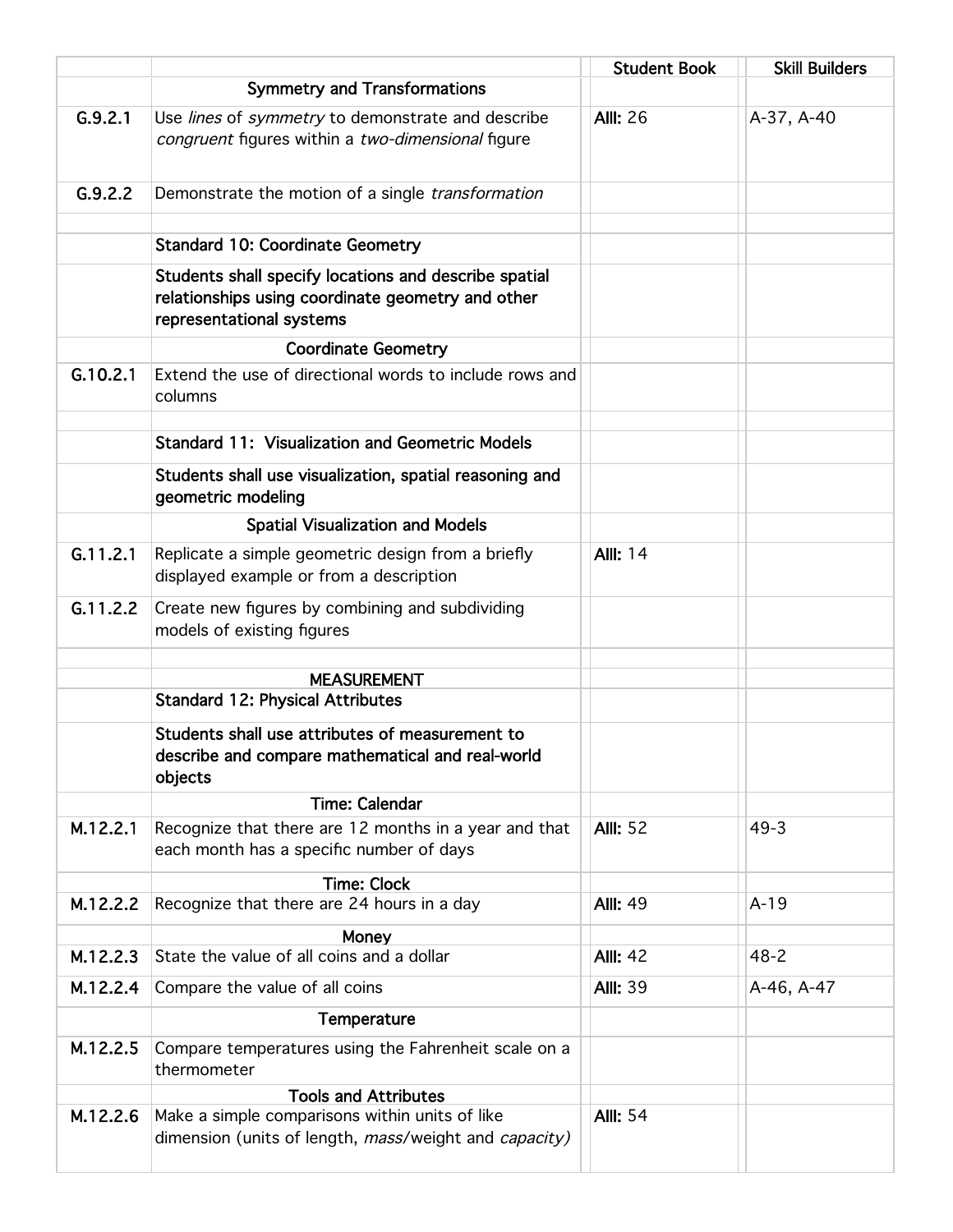|           |                                                                                                                                                                | <b>Student Book</b> | <b>Skill Builders</b>           |
|-----------|----------------------------------------------------------------------------------------------------------------------------------------------------------------|---------------------|---------------------------------|
|           |                                                                                                                                                                |                     |                                 |
|           | <b>Standard 13: Systems of Measurement</b><br>Students shall identify and use units, systems and                                                               |                     |                                 |
|           | processes of measurement                                                                                                                                       |                     |                                 |
|           | Calendar                                                                                                                                                       |                     |                                 |
| M.13.2.1  | Use a calendar to determine elapsed time involving a<br>time period within a given month                                                                       | <b>All: 52</b>      | $49 - 3$                        |
|           | <b>Clock</b>                                                                                                                                                   |                     |                                 |
| M.13.2.2  | Tell time to the nearest five-minute interval                                                                                                                  | <b>All: 50</b>      | 49-1, 49-2                      |
|           | <b>Elapsed Time</b>                                                                                                                                            |                     |                                 |
| M.13.2.3  | Determine elapsed time in contextual situations in hour<br>increments regardless of starting time.                                                             | <b>Alll: 48</b>     | $A-49$                          |
|           | Money                                                                                                                                                          |                     |                                 |
| M.13.2.4  | Determine the value of a combination of coins up to<br>the dollar                                                                                              | <b>Alli: 41</b>     | $48-1$                          |
| M.13.2.5  | Demonstrate a given value of money up to \$1.00 using<br>a variety of coin combinations                                                                        | Alll: 39-41         | 47-1, 47-2, 48-1                |
| M.13.2.6  | Demonstrate a given value of money up to \$1.00 using<br>the fewest coins possible                                                                             | <b>EMILY HELP!</b>  | <b>EMIL YHELP!</b>              |
| M.13.2.7  | Represent and write the value of money using the cent<br>sign and in decimal form when using the dollar sign                                                   | <b>All: 38-44</b>   | 46-1, 46-2, 47-1,<br>47-2, 48-1 |
| M.13.2.8  | Calculate the amount of money, spent with and without<br>regrouping in a contextual situation                                                                  | <b>AllI: 45</b>     |                                 |
|           | Temperature                                                                                                                                                    |                     |                                 |
| M.13.2.9  | Read temperatures on a Fahrenheit scale in intervals of<br>ten                                                                                                 |                     |                                 |
|           | <b>Applications</b>                                                                                                                                            |                     |                                 |
|           | M.13.2.10 Select appropriate customary measurement tools<br>(rulers, balance scale, cup and thermometry) for<br>situations involving length, capacity and mass | <b>AllI: 56</b>     | $50 - 2$                        |
| M.13.2.11 | Estimate and measure length, capacity/volume and<br>mass with non-standard units to recognize the need<br>for standard units                                   | <b>All: 57</b>      |                                 |
|           | Perimeter                                                                                                                                                      |                     |                                 |
|           | M.13.2.12 Determine the <i>perimeter</i> using physical materials<br>(paper clips, craft sticks or grids) and by using<br>measurement tools (rulers)           | <b>All: 58</b>      |                                 |
|           | Area                                                                                                                                                           |                     |                                 |
|           | M.13.2.13 Find the <i>area</i> of a region by counting squares on a grid                                                                                       |                     |                                 |
|           | Volume                                                                                                                                                         |                     |                                 |